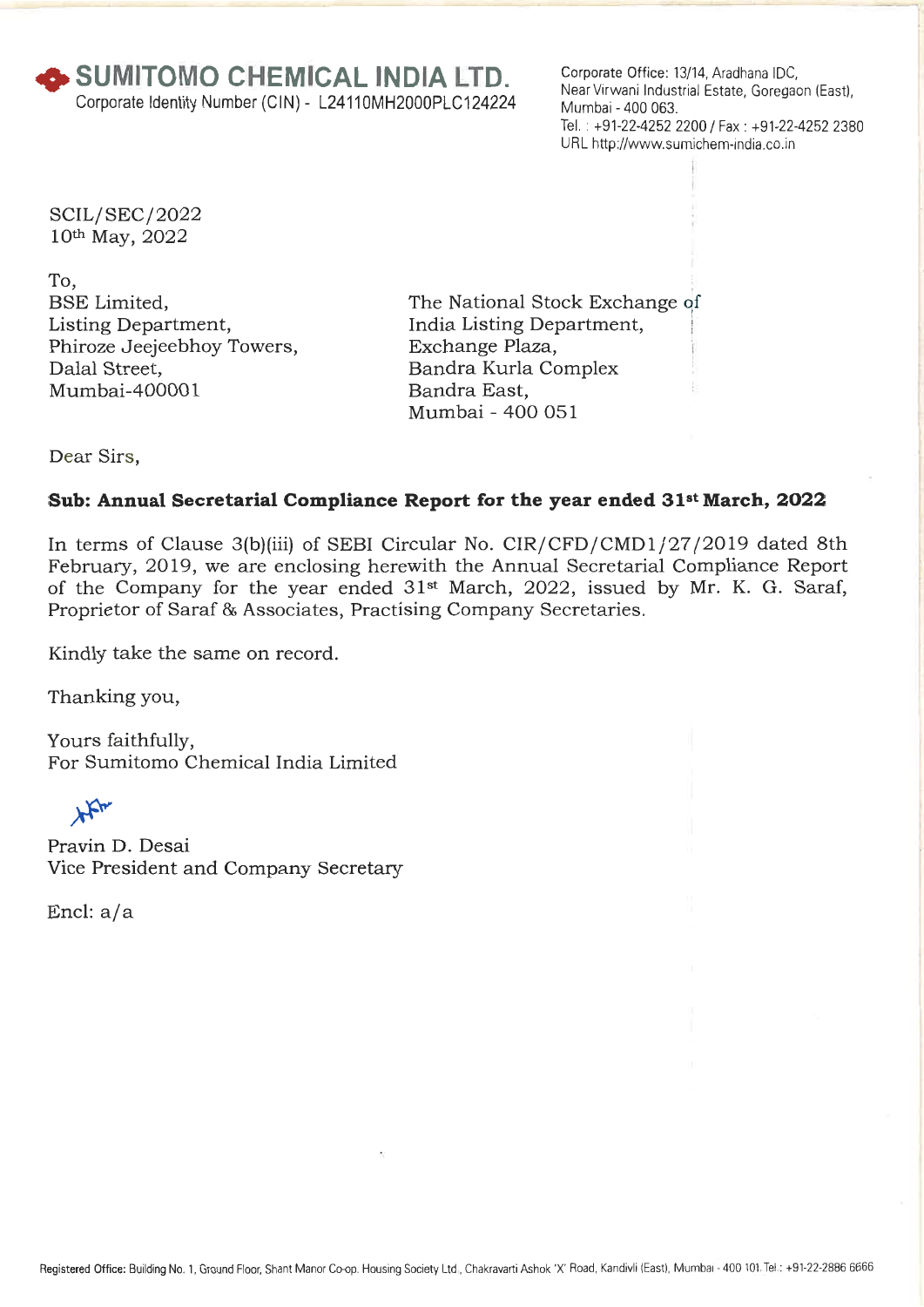# **SARAF & ASSOCIATES**

# **COMPANY SECRETARIES**

www.sarafandassociates.com

423, Hind Rajasthan Building, 95, Dadasaheb Phalke Road, Dadar (C.Rly.), Mumbai - 400 01z  $\circledR$  (022) 2413 0371 / 2415 3887  $\circledR$  +91 98203 20072  $\circledR$  kamalax saraf@hotmail.com

#### **Secretarial Compliance Report of Sumitomo Chemical India Limited For the Financial Year Ended 31st March 2022 (Pursuant to SEBI- CIR/CFD/CMD/1/27/2019 Dated February 8, 2019)**

I Mr. **K.G. Saraf,** Practicing Company Secretary (FCS No. 1596, Certificate of Practice No. 642) have examined:

- (a) all the documents and records made available to us and explanation provided by **SUMITONIO** CHEMICAL INDIA **LIMITED** ("the listed entity"),
- (b) the filings/ submissions made by the listed entity to the stock exchanges,
- (c) website of the listed entity,

(d) any other document/ filing, as may be relevant, which has been relied upon to make this certification,

for the year ended 31<sup>st</sup> March 2022 ("Review Period") in respect of compliance with the provisions of:

- (a) the Securities and Exchange Board of India Act, 1992 ("SEBI Act") and the Regulations, circulars, guidelines issued thereunder; and
- (b) the Securities Contracts (Regulation) Act, 1956 ("SCRA"), rules made thereunder and the Regulations, circulars, guidelines issued thereunder by the Securities and Exchange Board of India ("SEBI");

The specific Regulations, whose provisions and the circulars/ guidelines issued thereunder, have been examined, include:-

- (a) Securities and Exchange Board of India (Listing Obligations and Disclosure Requirements) Regulations, 2015;
- (b) Securities and Exchange Board of India (Issue of Capital and Disclosure Requirements) Regulations, 2018; *(Not applicable for the period under review)*
- (c) Securities and Exchange Board of India (Substantial Acquisition of Shares and Takeovers) Regulations, 2011;
- (d) Securities and Exchange Board of India (Buyback of Securities) Regulations, 2018; *(Not applicable for the period under review) ;*
- (e) The Securities and Exchange Board of India (Share Based Employee Benefits) Regulations, 2014 (up to 12th August 2021) and The Securities and Exchange Board of India (Share Based Employee Benefits and Sweat Equity) Regulations, 2021 (with effect from 13th August 2021); *(Not applicable for the period under review);*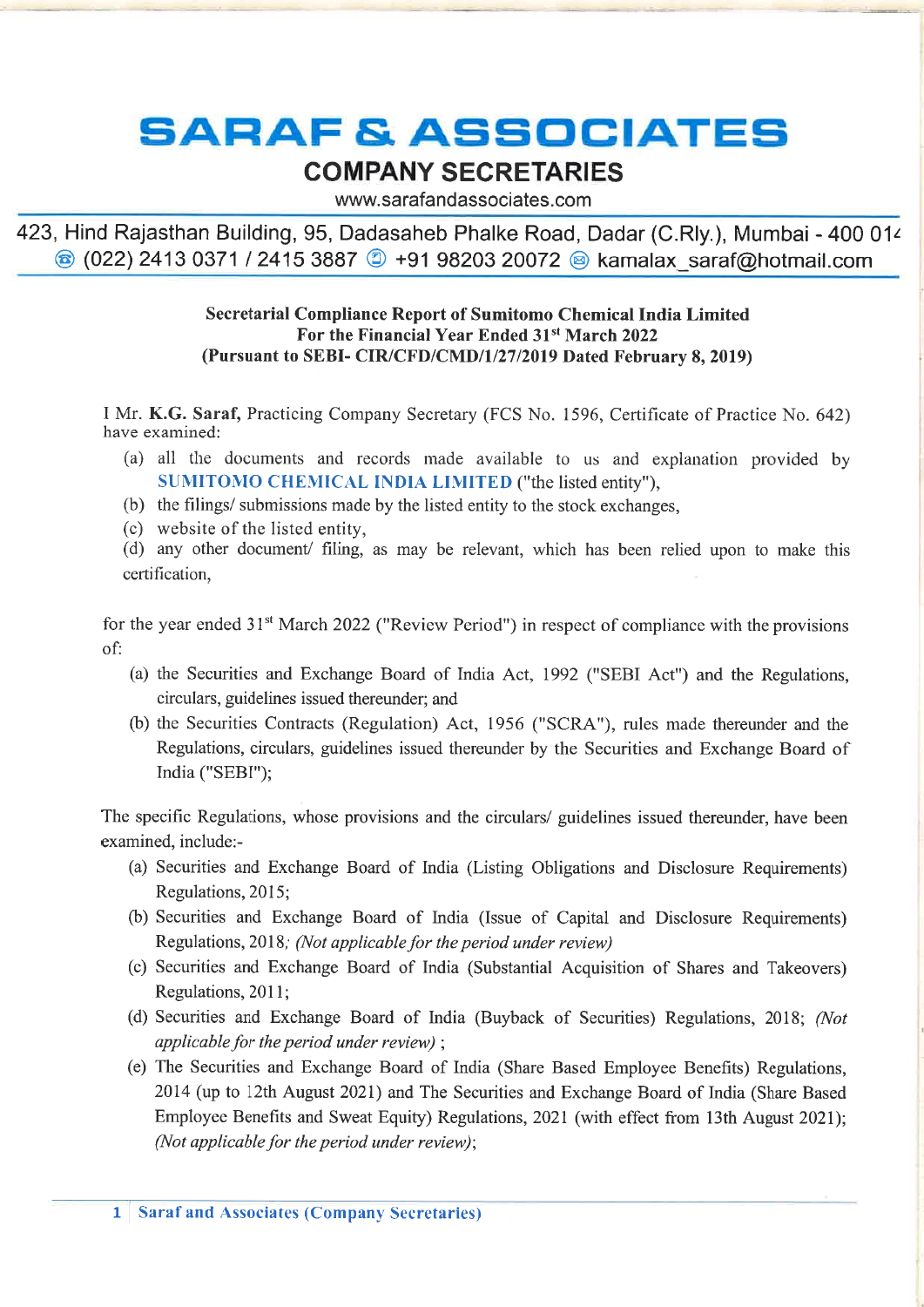#### Secretarial Compliance Report – Sumitomo Chemical India Limited 2022

- (f) Securities and Exchange Board of India (Issue and Listing of Debt Securities) Regulations, 2008 (up to 15<sup>th</sup> August 2021); *(Not applicable for the period under review)*;
- (g) Securities and Exchange Board of India (Issue and Listing of Non-Convertible and Redeemable Preference Shares) Regulations, 2013 (up to 15<sup>th</sup> August 2021); *(Not applicable for the period under review);*
- (h) Securities and Exchange Board of India (Issue and Listing of Non-Convertible securities) Regulations, 2021(with effect from 16<sup>th</sup> August, 2021) *(Not applicable for the period under review);*
- (i) Securities and Exchange Board of India (Prohibition of Insider Trading) Regulations, 2015;
- (j) The Securities and Exchange Board of India (Registrars to an Issue and Share Transfer Agents) Regulations, 1993 regarding the Companies Act and dealing with client;
- (k) The Securities and Exchange Board of India (Depositories and Participant) Regulations, 2018;

and Circulars / Guidelines issued thereunder.

and based on the above examination, **I** hereby report that, during the Review Period:

(a) The listed entity has complied with the provisions of the above Regulations and circulars/ guidelines issued thereunder, except in respect of matters specified below :-

| Sr.<br>N <sub>0</sub> | <b>Compliance Requirement</b><br>(Regulations/circulars/<br>guidelines including specific<br>clause) | <b>Deviations</b> | <b>Observations/Remarks</b><br>of the Practicing<br><b>Company Secretary</b> |
|-----------------------|------------------------------------------------------------------------------------------------------|-------------------|------------------------------------------------------------------------------|
|                       |                                                                                                      |                   |                                                                              |

- (b) The listed entity has maintained proper records under the provisions of the above Regulations and circulars/ guidelines issued thereunder insofar as it appears from my examination of those records.
- (c) The following are the details of actions taken against the listed entity/ its promoters/ directors/ material subsidiaries either by SEBI or by Stock Exchanges (including under the Standard Operating Procedures issued by SEBI through various circulars) under the aforesaid Acts/ Regulations and circulars/ guidelines issued thereunder:

| Sr.No          | Action taken by | Details of<br>Violation | Details of action<br>taken E.g. fines,<br>warning letter,<br>debarment, etc. | Observations/<br>remarks of the<br>Practicing<br>Company<br>Secretary, if any |  |  |  |
|----------------|-----------------|-------------------------|------------------------------------------------------------------------------|-------------------------------------------------------------------------------|--|--|--|
| Not Applicable |                 |                         |                                                                              |                                                                               |  |  |  |

2 Saraf and Associates (Company Secretaries)